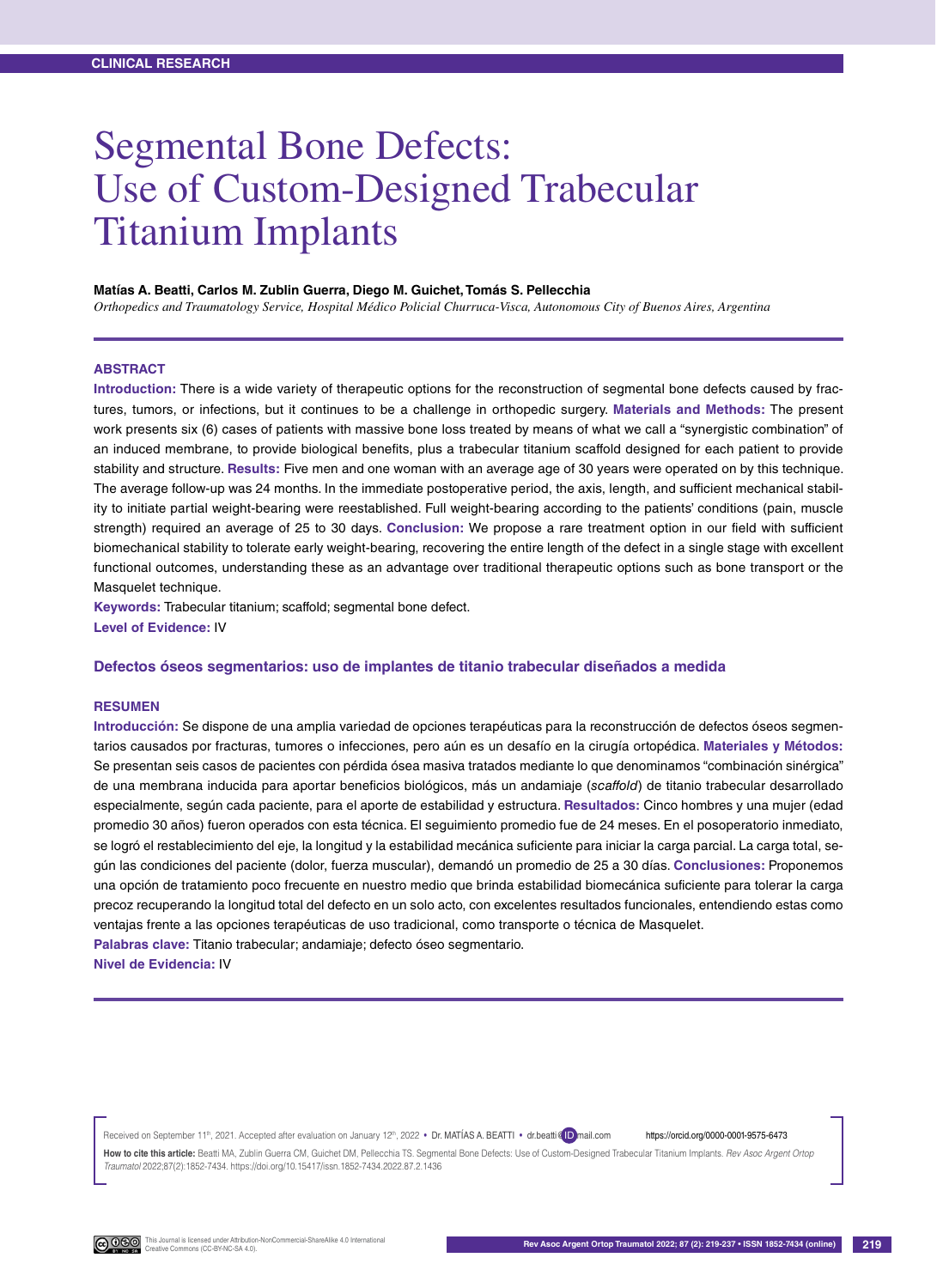# **Introduction**

In our daily practice, it is increasingly common to see patients suffering from serious injuries with extensive bone defects that require long treatments with multiple reconstructive surgeries and a high incidence of complications. There is a wide variety of therapeutic options for the reconstruction of segmental bone defects caused by fractures, tumors, or infections, but they remain a challenge in orthopedic surgery. Among the most widely used treatments in our field are bone grafting (whether autologous or heterologous),<sup>1,2</sup> vascularized grafts, bone transport,<sup>3</sup> the induced membrane technique, $4-9$  and the growing use of calcium sulfate and phosphate bone substitutes (hydroxyapatite matrix), stem cells, and biological stimulators, such as growth factors, especially morphogenetic protein (BMP 2 and 7).

The advent of new materials and technologies based on tomographic reconstructions and three-dimensional printing allows us to develop 'customized' interlayer trabecular titanium implants<sup>10-13</sup> for each patient.

The biocompatibility of titanium and its intrinsic characteristics of osteoinduction, conduction, and integration,<sup>12</sup> as well as its mechanical<sup>11</sup> and infection<sup>14,15</sup> resistance, allow its safe implantation in previously infected patients, achieving full length recovery of the defect, early weight-bearing, and excellent functional outcomes.

The skeletal reconstruction principle we report is based on the "synergistic combination" concept proposed by our team. It involves the use of an induced membrane with its well-known biological benefits, generated under Masquelet's precepts, plus the implantation of a custom-made trabecular titanium scaffold to provide stability and structure.

In this article, we report the first description of this novel technique and present a series of cases with segmental bone defects of traumatic and infectious etiology in which the scaffolding technique was applied on trabecular titanium molds made with three-dimensional technology. We propose the following hypothesis: open fractures with segmental bone loss treated by this technique have a faster clinical-functional evolution than those treated by other methods, and patients resume their previous activities in less time.

# **Materials and methods**

We carried out a retrospective and observational case series study. The series comprised six cases of patients with open fractures with massive lower limb bone loss between 2016 and 2019. Four were defects of the femoral shaft, one of the distal tibia, and one of the tibial midshaft. All patients were operated using what we call "synergistic combination". Each implant was developed in a particular way for each type of defect, taking the healthy limb as a reference. To do this, it is necessary to perform 1-mm thin-slice tomography scans in the three planes of the healthy and affected limb. By superimposing images of both bones, using a specific program, the length and diameter of the defect to be corrected are calculated. The RAOMED company was in charge of printing the final design developed jointly by our team in trabecular titanium.

We carried out a clinical evaluation before and after surgery, and requested radiographs and a CT scan. All patients were operated on with the same technique described by our team. According to the classification of long bone defects proposed by Solomin and Slongo, the fractures were grade C.

The inclusion criteria were: patients with a mature skeleton, segmental bone defects >4 cm, a history of bacterial infection confirmed by bacterial culture and with a specific treatment, open fractures.

The exclusion criteria were: patients with active bacterial infection, bone defects secondary to tumor.

# **Case Description**

# **Case 1**

A 54-year-old woman with a Gustilo 3B open fracture of the left distal tibia and massive bone loss as a result of a traffic accident (Figure 1).

Initially, she was treated with debridement and an external fixator. She underwent serial debridement (3 times in total), placement of a cement spacer with antibiotics (vancomycin-imipenem) (Figure 2) and a vacuum aspiration system.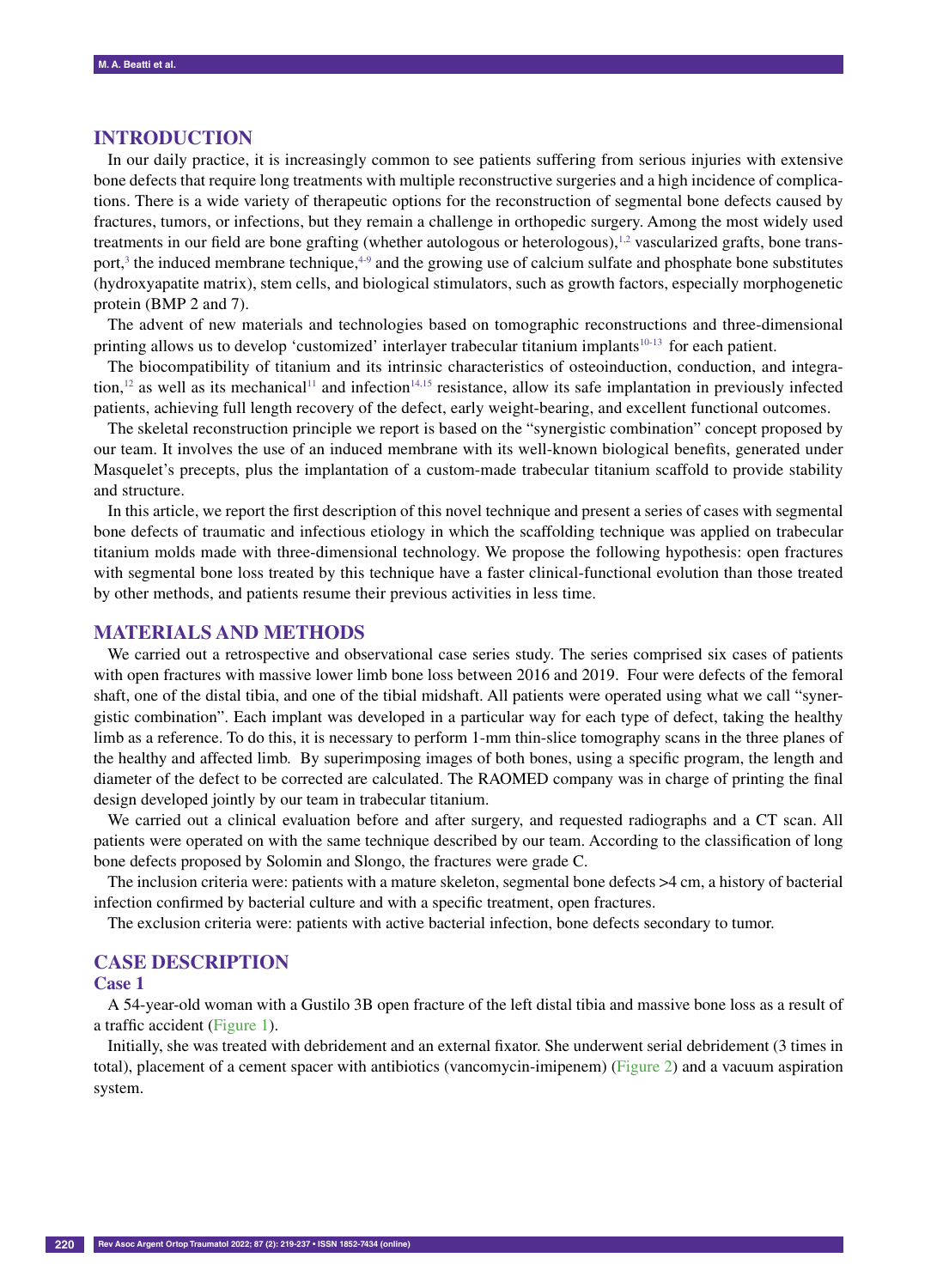

**Figure 1.** Gustilo 3B open fracture in the distal third of the left leg, extensive soft tissue injury.



**Figure 2.** Anteroposterior leg radiograph after antibiotic spacer placement and external fixation.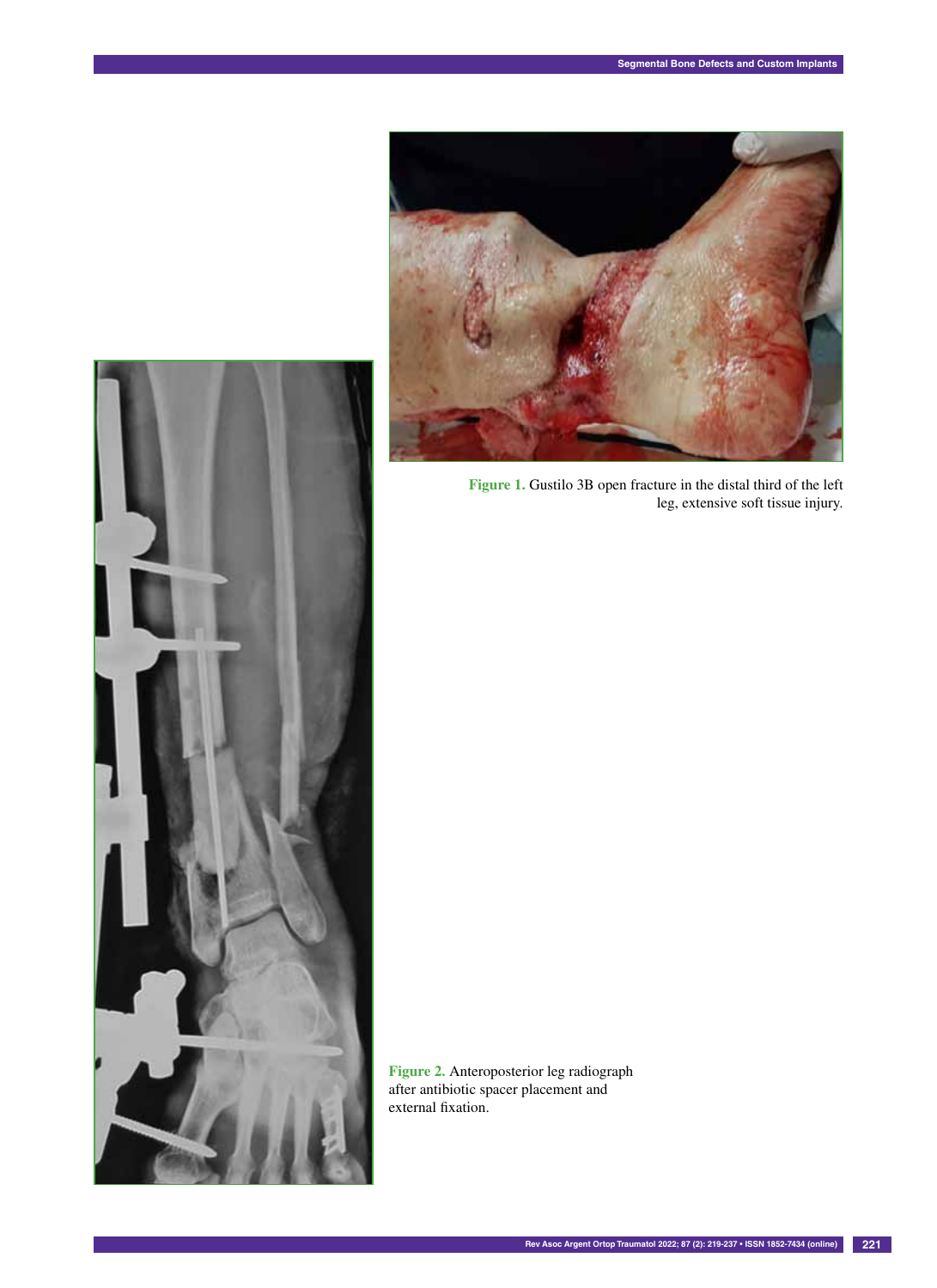The culture of a bone sample was positive for *Enterococcus faecalis* and the patient received antibiotic treatment with ampicillin. After 22 days, the wound had improved, the antibiotic spacer was replaced, and a new bone puncture, definitive soft tissue coverage, and fibular osteosynthesis were performed. A positive culture for *Acinetobacter* was obtained from said surgery, so intravenous imipenem was indicated, which was later changed to meropenem to comply with a 90-day antibiotic treatment plan at home. After 45 days, the patient was readmitted due to a surgical site infection. She underwent a new cleaning, spacer replacement, Schanz repositioning, and sample collection for culture, the result of which was positive for *Staphylococcus aureus*. We administered outpatient treatment with cephalexin due to the good evolution of soft tissues. Once treatment with meropenem ended, a puncture was performed and the culture was positive for cephalexin-resistant *S. aureus*, so trimethoprim/ sulfamethoxazole plus rifampin were indicated. After 90 days, six samples were taken for culture, all of which were negative. After 10 months, the patient underwent reconstructive surgery with the placement of a trabecular titanium implant.

#### *Implant development*

We developed cutting guides to regularize the fracture edges and determine the length of the resection, and designed a trabecular titanium implant for the placement of interfragmentary compression screws both proximally and distally. At the implant-bone interface, spikes were also used to interdigitate the bone-implant surface to increase contact surface and stability. An oval hole design was chosen to accommodate screws from an anterolateral LCP regional tibial plate (Depuy, Synthes) (Figure 3) placed to neutralize and avoid loss of reduction and eventual displacement of the implant (Figure 4).



**Figure 3. A.** Scaffolding development: cutting guides and a trabecular titanium implant designed for the placement of interfragmentary compression screws were created. **B and C.** Final design of the virtual and real scaffolding. **D.** Scale polypropylene biomodelling of the bone defect and scaffolding for preoperative planning.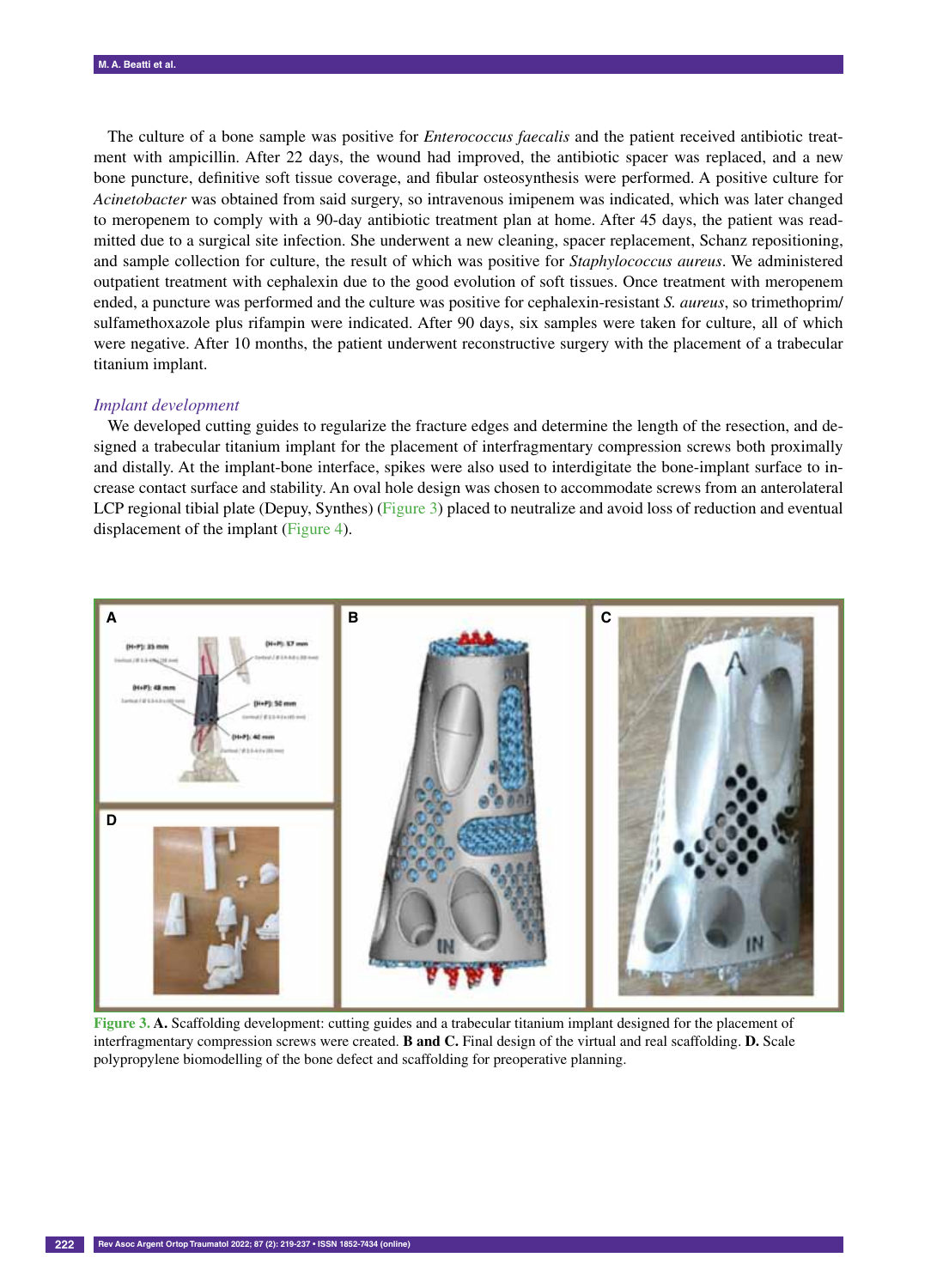

**Figure 4.** Anteroposterior and lateral radiographs of the left leg two years after surgery.

A 40-year-old man with an open fracture of the left tibia, an open fracture of the right patella, and a mid-shaft fracture of the right radius, with bone loss in the tibia, as a result of a traffic accident. The initial treatment consisted of debridement and resection of the third devitalized and contaminated fragment plus placement of an external fixator (Figure 5). The patient was hospitalized in the Intensive Care Unit for a splenic hematoma. At 48 h, he was evaluated again and *Streptococcus viridans* was isolated, so ampicillin was prescribed for 45 days.

Two weeks later, osteosynthesis of the right forearm and antibiotic nailing of the left tibia were performed. At the end of antibiotic treatment, a needle biopsy was performed, all samples were negative, and skeletal reconstruction was performed (Figure 6).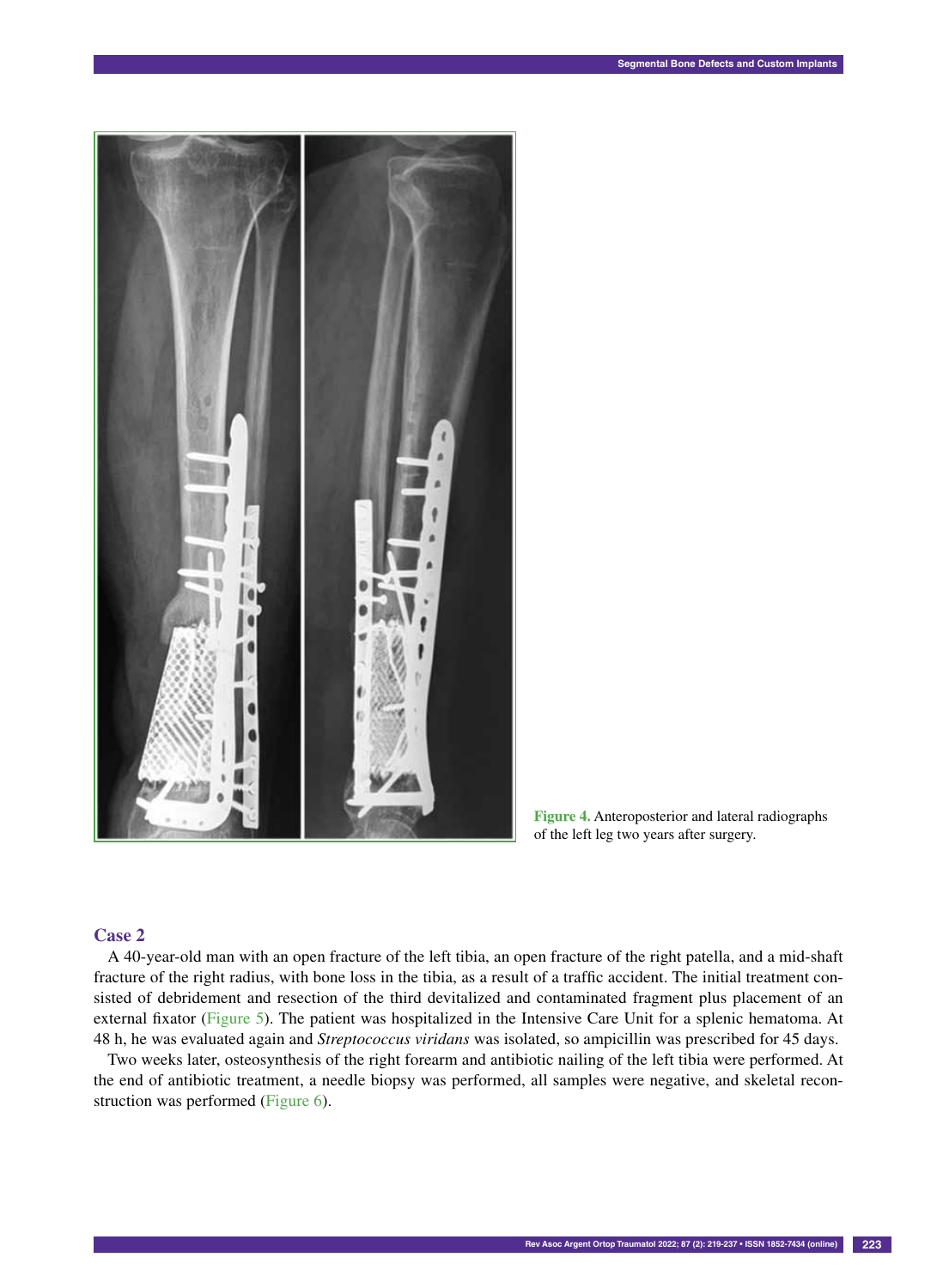



**Figure 5. A.** Gustilo 2 open fracture, soft tissue injury. **B.** Anteroposterior radiograph of the leg. The fracture line with segmental bone loss at the distal diaphyseal level of the left tibia is observed. **C.** Anteroposterior radiograph of the left leg after the first debridement and external fixation.

**Figure 6.** Anteroposterior and lateral radiographs of the left leg, two years after surgery.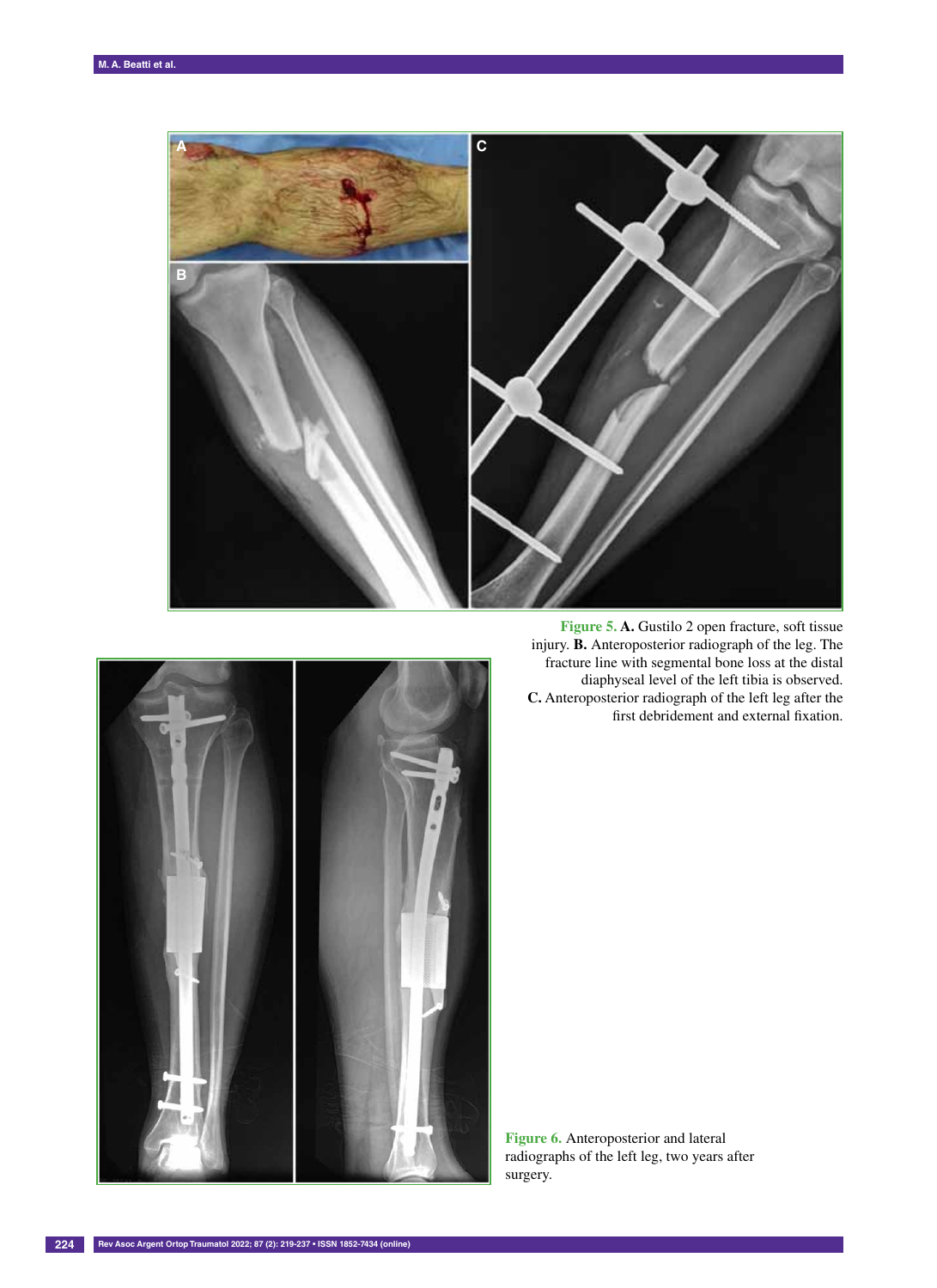# *Implant development*

Cutting guides were developed to regularize the fracture edges. We chose stabilization with an intramedullary nail and designed a channel to house it; in this case, we added tabs at both ends to place fixation screws and prevent rotation and improve the stability of the scaffolding (Figure 7). We chose a smooth external surface to reduce soft tissue abrasion and avoid adherence of the ankle extensor tendons due to the particular anatomy of this region, and the implant was placed under the subcutaneous and submuscular tissue.



**Figure 7. A.** Bone regularizations necessary for the development of the scaffolding. **B.** Intraoperative image with cutting guides. **C.** Trabecular titanium implant with channel for intramedullary nail placement. **D.** Tabs were added at both ends to place fixation screws and prevent rotation.

## **Case 3**

A 19-year-old man was referred from the province of Misiones due to a surgical site infection after osteosynthesis of the left femur with one month of evolution. He was treated empirically with cephalexin. Upon admission, he had a phlogotic wound with purulent secretion on the distal femur osteosynthesis plus a comminuted patella fracture without surgical treatment. He underwent debridement and the local placement of antibiotic beads. The samples taken were positive for extended-spectrum beta-lactamase-producing *Klebsiella*. Ten days after admission, the patient underwent a scheduled surgery to remove the beads and the osteosynthesis plate, we performed an oncological-type massive bone resection and placed the LFN nail and cement spacer with gentamicin (Figure 8). Due to the poor evolution of the wound, it was necessary to carry out four more cleanings, and to replace the nail and the cement spacer with antibiotics.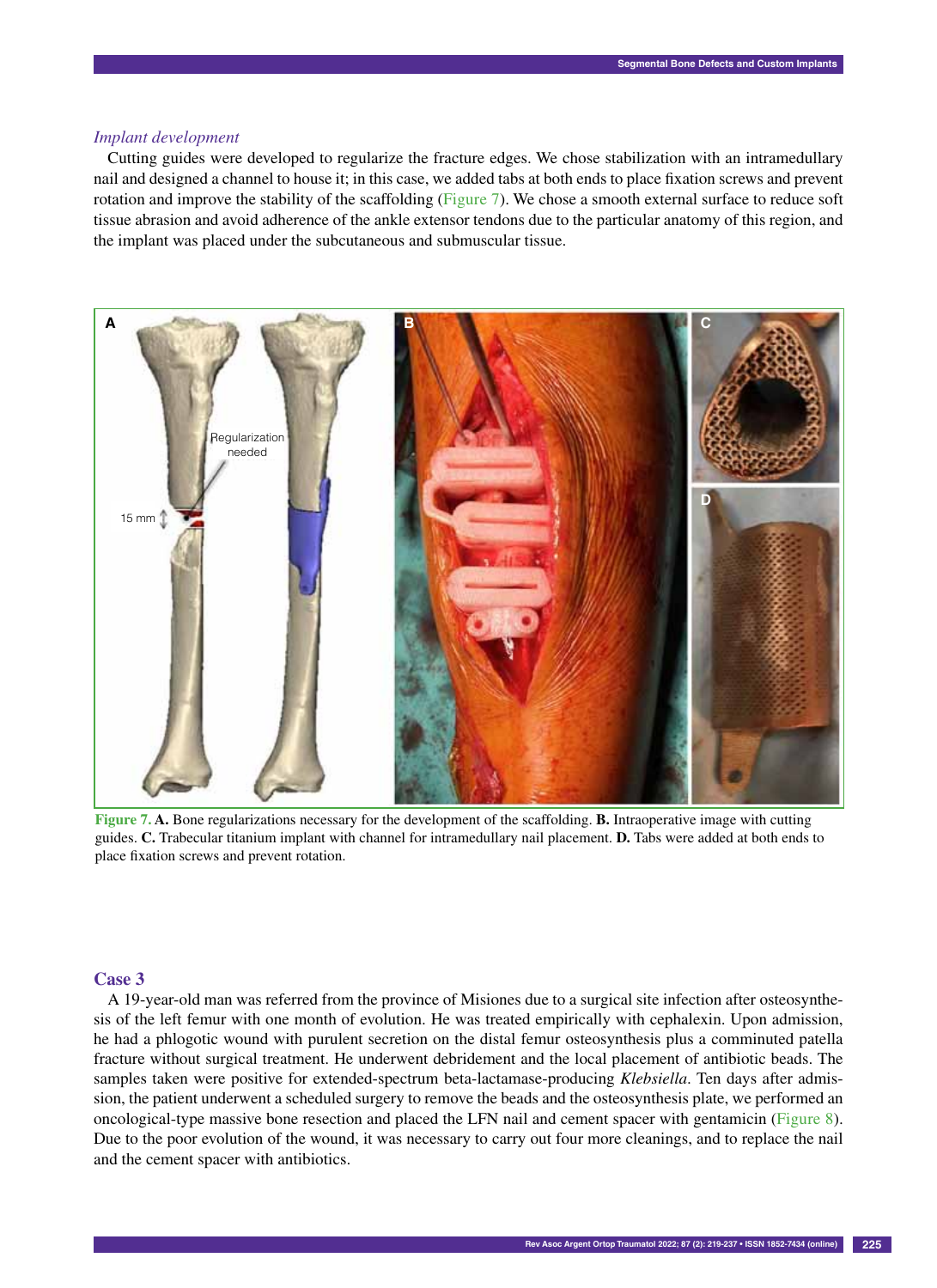

**Figure 8. A.** Radiograph of the left femur taken immediately after the first surgical stage (performed in another institution). **B.** Wound with spontaneous purulent discharge from a fistula. **C.** Radiograph of the left femur after the first debridement with exeresis of the devitalized fragments and placement of antibiotic beads. **D.** Oncological bone resection, placement of antibiotic spacer/beads, and stabilization with an intramedullary nail.

After the sixth debridement since admission, the wound began to improve. Antibiotic treatment was completed and puncture samples were taken, which were negative. Skeletal reconstruction was carried out, with good clinicalfunctional evolution.

## *Implant development*

We developed a truncated cone interlayer segment with a larger diameter at both ends for better implant-bone coaptation (Figure 9). We chose stabilization with an intramedullary nail and designed a channel to house it. Given its length (13.5 cm), it was necessary to place a graft, so we decided to use a rough surface for embedding cancellous bone.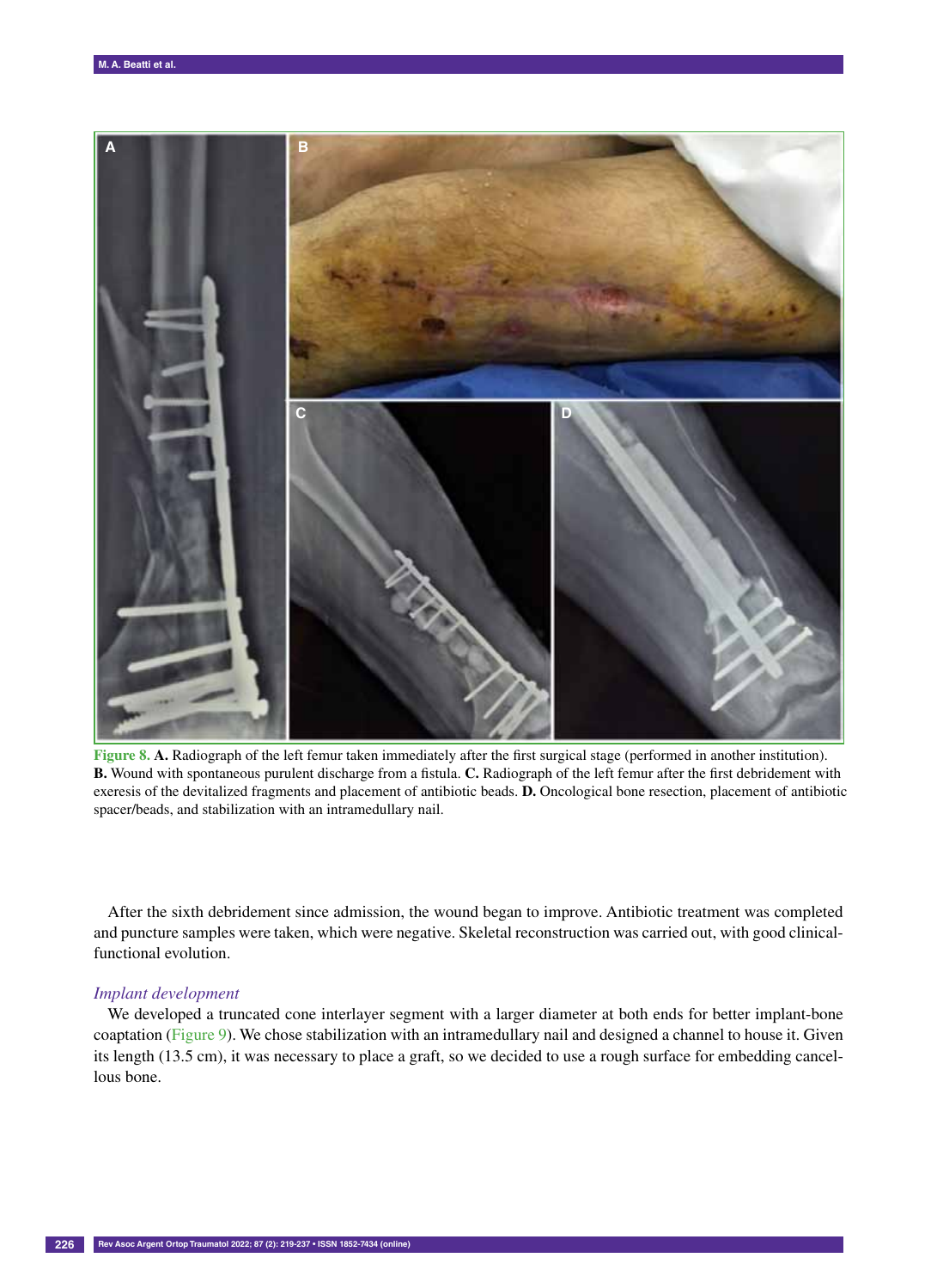

**Figure 9.** A and B. Final design of the scaffold. C and D. Anteroposterior and lateral radiographs of the complete femur two years after surgery. Bone formation encircling of the scaffold is observed.

A 21-year-old man with a open femoral shaft fracture exposed on the posterior aspect of the thigh was referred four days after suffering a car accident. As background, drug addiction stood out. Initially, a mechanical-surgical debridement was performed with the placement of a tutor and reassessment at 48 h. Seven days later, intramedullary nailing was performed. Three days later, he was discharged with no complications (Figure 10).



**Figure 10. A.** Anteroposterior radiographs of the left femur upon admission. **B.** Anteroposterior radiograph of the left femur after intramedullary nailing with cerclage wire. **C.** Postoperative anteroposterior radiograph of the left femur. The antibiotic spacer/beads and intramedullary nailing can be seen.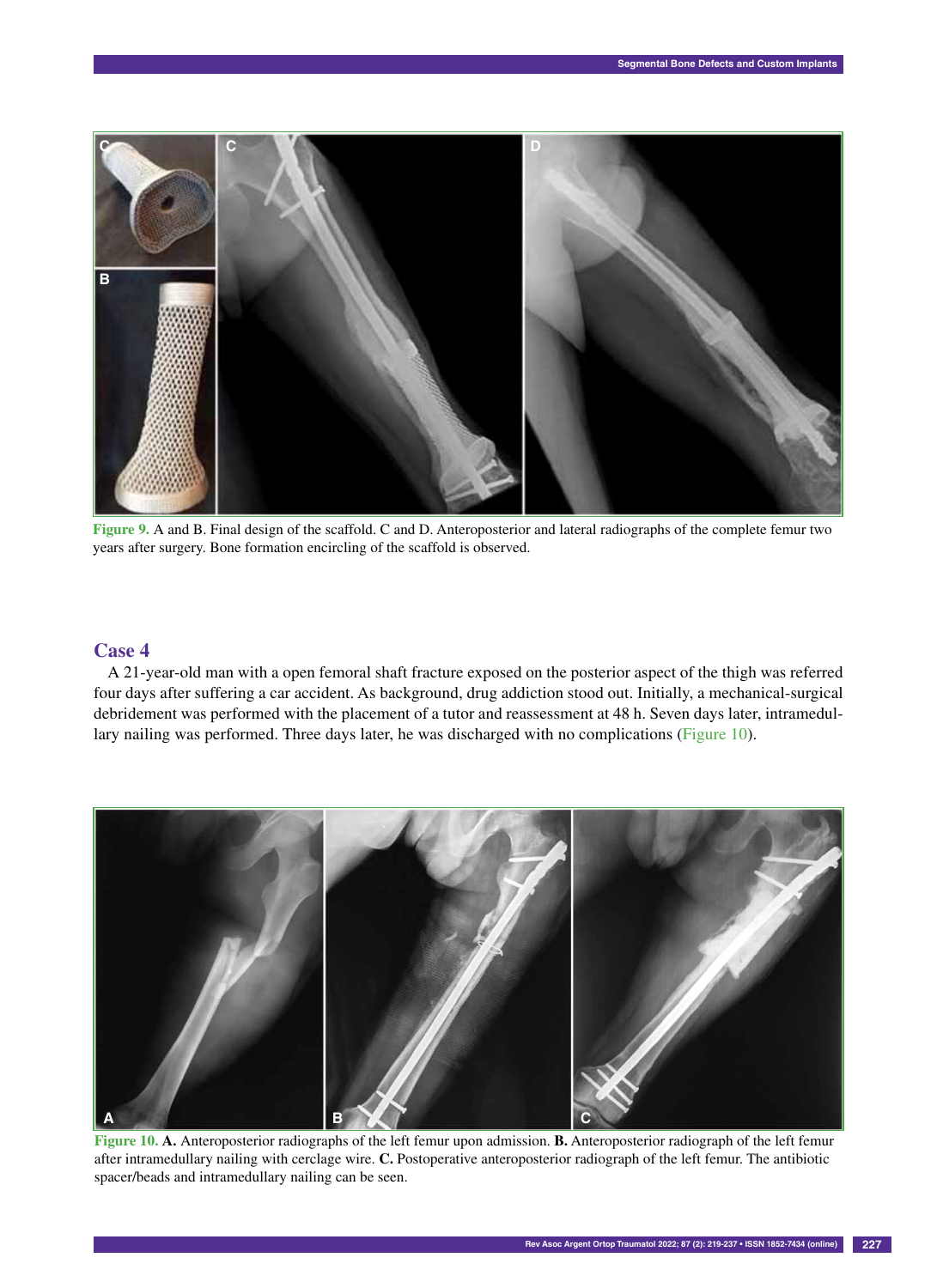Three months after surgery, the patient presented with a purulent discharge and a fistula that coincided with the initial exposure site on the posterior thigh. Debridement with bacteriological isolation of methicillin-resistant *S. aureus* was performed twice, and targeted antibiotic treatment was indicated. Given the poor evolution, it was decided to remove the material and place a new nail with antibiotic coating. The patient escaped from the hospital and was readmitted a few days later due to discharge from the wound. A new debridement was carried out with *Staphylococcus haemolyticus* isolation. Psychological treatment was indicated. Due to the possibility of oral antibiotic treatment, he was discharged with regular check-ups in an outpatient clinic. At the third month, he reported that he had abandoned the antibiotic treatment without medical indication and that he had not attended physiotherapy sessions, he had stiffness in the ipsilateral knee. The patient did not comply with the traumatological and infectious guidelines and did not appear for subsequent controls. A year after the accident, he was admitted again with a thigh abscess under tension. Rarefaction of the fracture focus was observed on the radiograph. Debridement with positive isolation of methicillin-sensitive *S. aureus* was performed twice. Due to the poor evolution, we chose a radical approach which consisted of removal of the implant, resection of bad-looking bone fragments, and placement of a cement spacer with antibiotics. Given the good response, he was discharged to finish antibiotic treatment on an outpatient basis. A CT scan was requested for the preparation of the custom scaffolding.

Once the antibiotic treatment was finished, a puncture biopsy was performed, which was negative. Reconstructive surgery was performed (Figure 11).



**Figure 11.** Anteroposterior and lateral radiograph of the complete left femur, nine months after surgery. Bone formation encircling of the scaffolding is observed.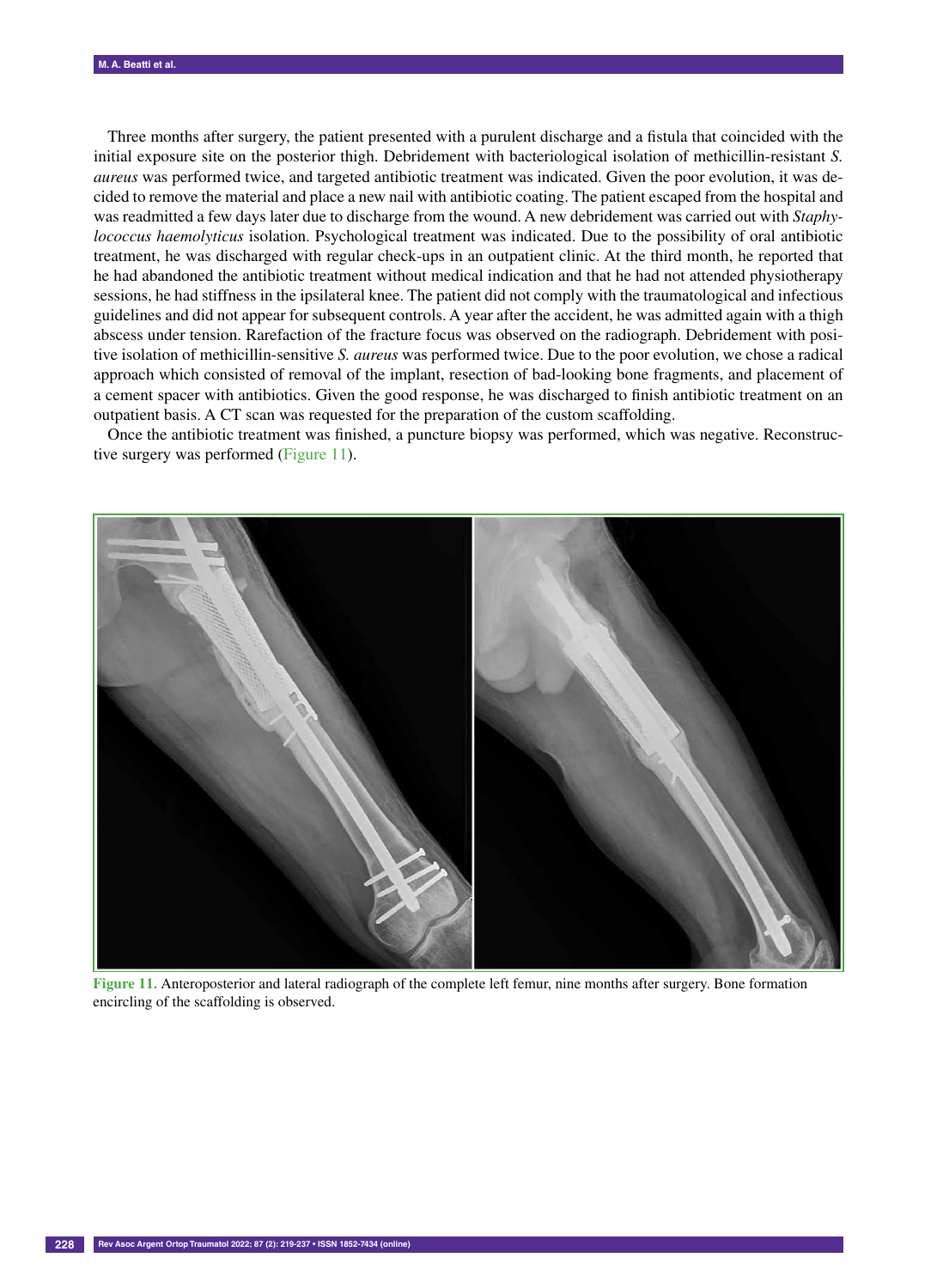# *Implant development*

We developed a conical interlayer titanium segment with a larger proximal diameter to allow the development of an internal oval-shaped canal, in order to facilitate the entry of the intramedullary nail without secondary displacement of the scaffold. To achieve greater coaptation of the bone segments, two divergent channels were designed in the direction of the lesser trochanter to place 3.5 mm cortical screws in compression. At the level of the medial aspect, we made a slot that extended connecting the proximal and distal segments, intended for the placement of bone graft in order to achieve an internal column of bone. Due to its length (11 cm), it required the placement of a graft, so it was decided to use a rough surface for embedding cancellous bone (Figure 12).



**Figure 12.** A. Comparative image with the healthy femur to carry out the design of the scaffolding taking into account the correction of axes, length, and rotation. B. Scaffold development. C. Development of an internal oval-shaped channel in order to facilitate the entry of the intramedullary nail. D. On the medial aspect, a slot that extends connecting the proximal and distal segments is created for bone graft placement. E. Final design of the scaffold to be implanted.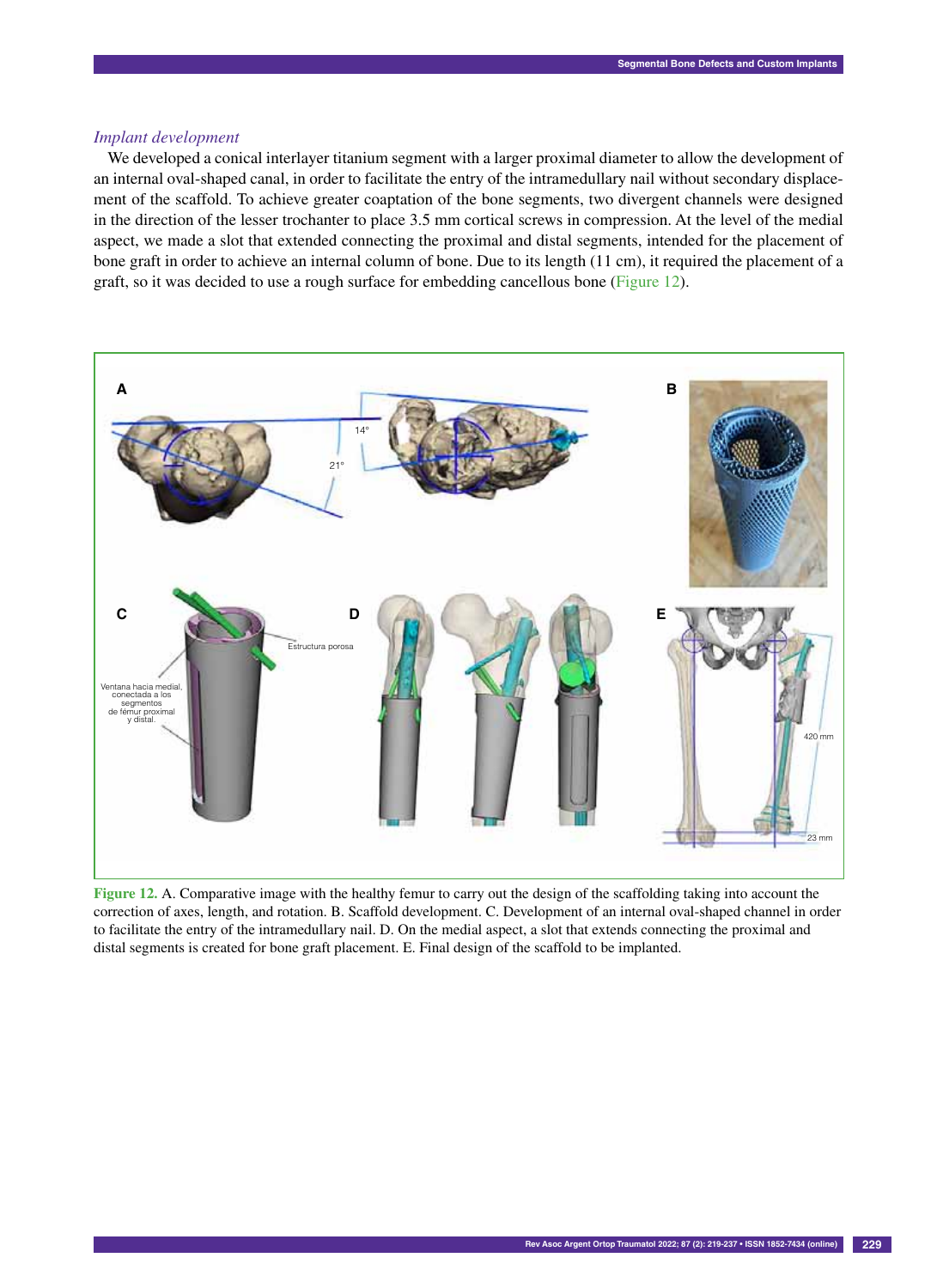A 22-year-old man was referred to our hospital with a plaster cast 5 weeks after a car accident. He had an open femoral shaft fracture, exposed on the anterior side with a segmental defect of approximately 10 cm, a comminuted fracture of the ipsilateral patella (Figure 13), and injury to the brachial plexus.

Upon admission, the open fracture wound was reviewed and it was decided to place skeletal traction for five days due to the marked shortening of the limb.



**Figure 13.** Anteroposterior and lateral radiographs of the femur. The fracture line with segmental bone loss of approximately 11cm is observed.

Before definitive surgery, an intramedullary nail was placed to equalize limb length together with a vancomycingentamicin cement spacer; oral antibiotic treatment was administered (Figure 14). Four months later, the spacer was replaced and samples were taken, which were negative. At two weeks, reconstructive surgery was performed (Figure 15).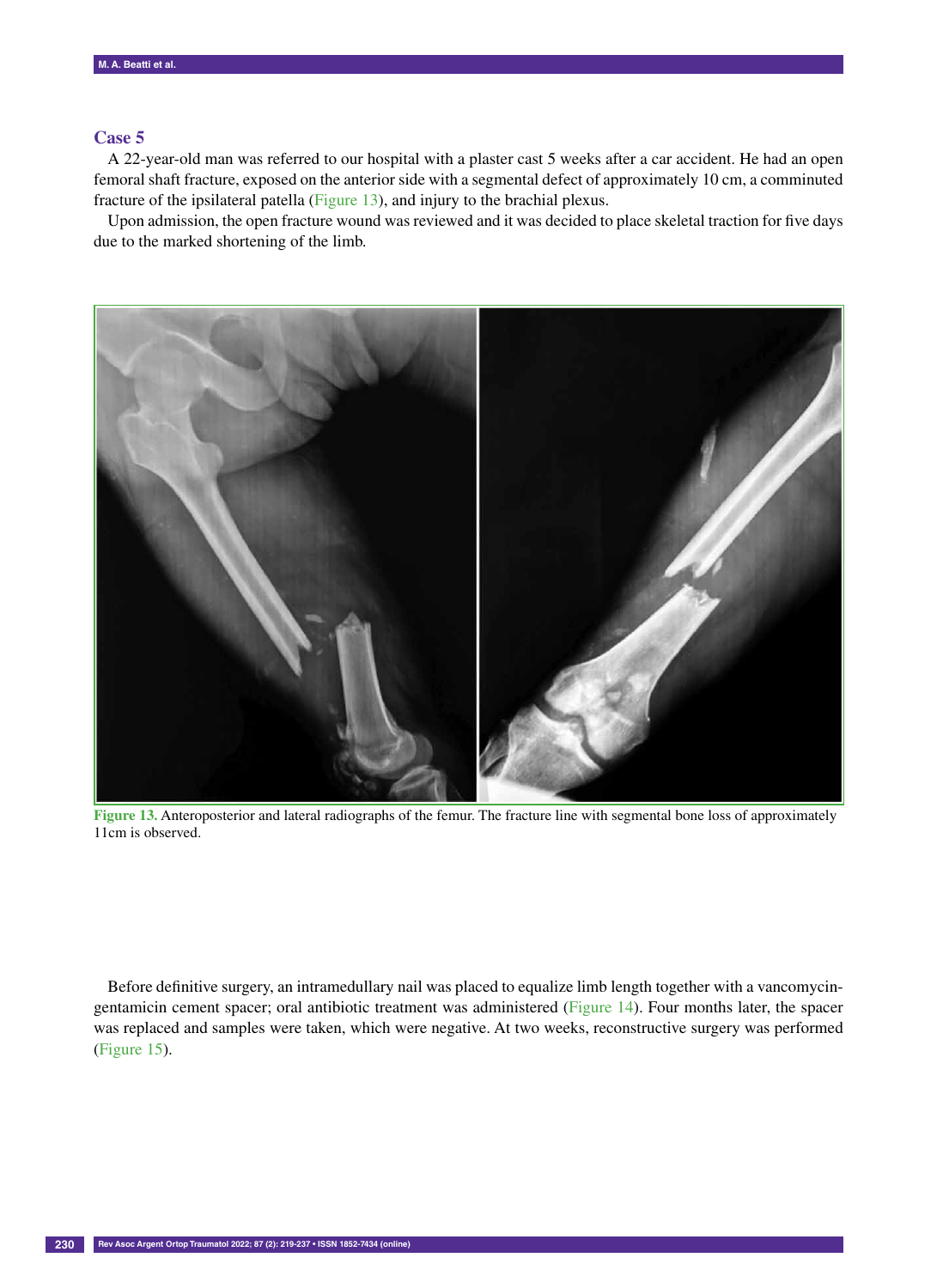

**Figure 14. A.** Postoperative radiograph of the entire right femur. Intramedullary nailing with length recovery without focus opening. **B.** Anteroposterior radiograph of the entire right femur after the second surgery to place a cement spacer for Masquelet membrane formation.



**Figure 15.** Anteroposterior and oblique radiographs of the entire right femur, two years after surgery. Bone formation encircling the scaffold is observed.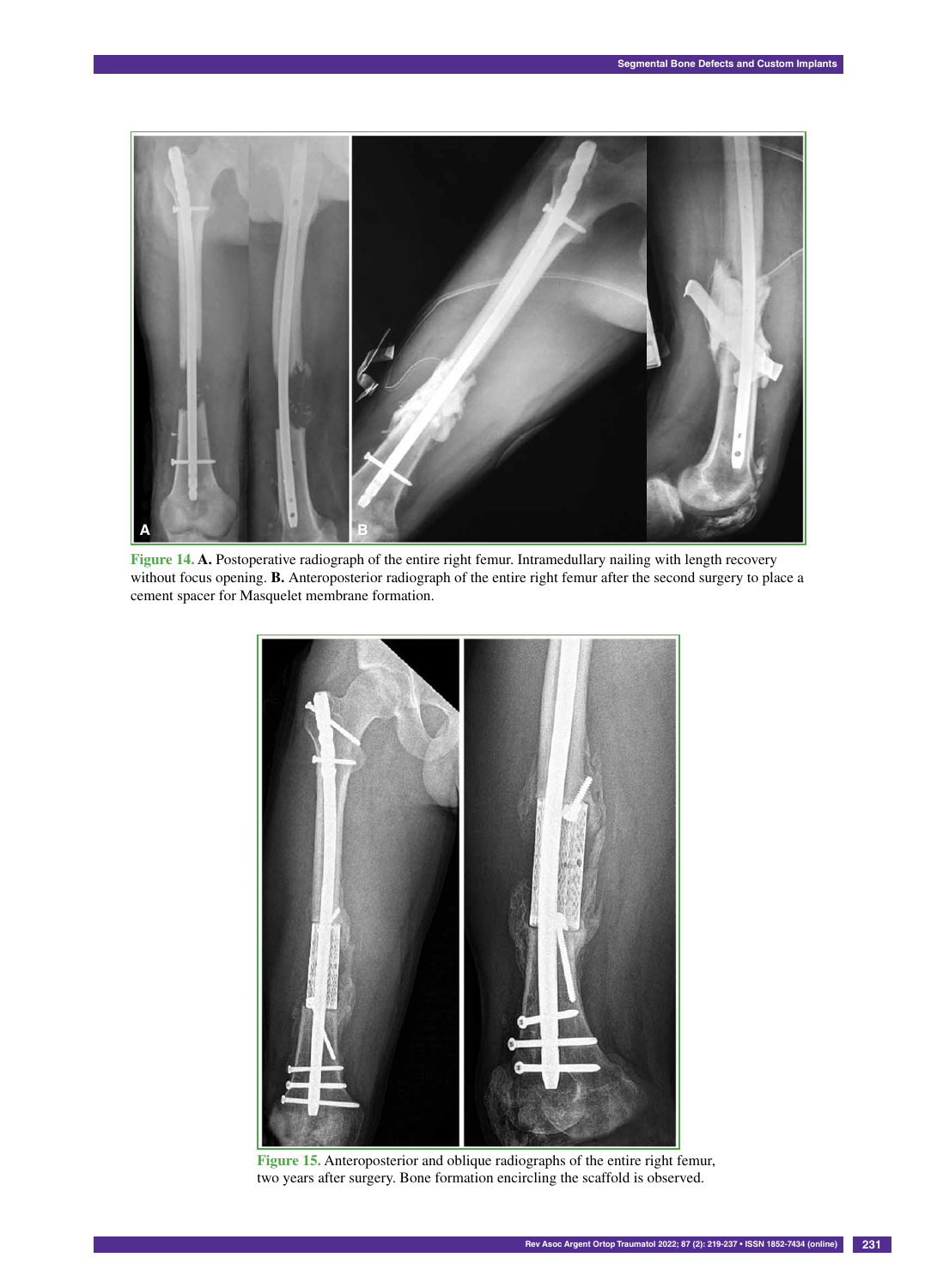# **Implant development**

We developed cutting guides. It was a cylindrical interlayer titanium segment with the same diameter as the patient's femoral diaphysis. Cutting guides were designed to regularize the fracture edges. We decided to perform stabilization with an intramedullary nail; therefore, a channel was designed to house it. In order to achieve greater coaptation to the bone segments, it was designed with a 45° channel, both proximal and distal, for the placement of 4.5 mm cortical screws in compression. Due to its length (12.5 cm), it required grafting, so it was decided to use a rough surface for embedding cancellous bone (Figure 16).



**Figure 16.** A. Comparative image with the healthy femur to carry out the scaffold design. B. Scaffold development. C. To achieve greater coaptation to the bone segments, it was designed with a 45° channel, both proximal and distal, for the placement of 4.5 mm cortical screws in compression. D. Final design of the scaffold to be implanted.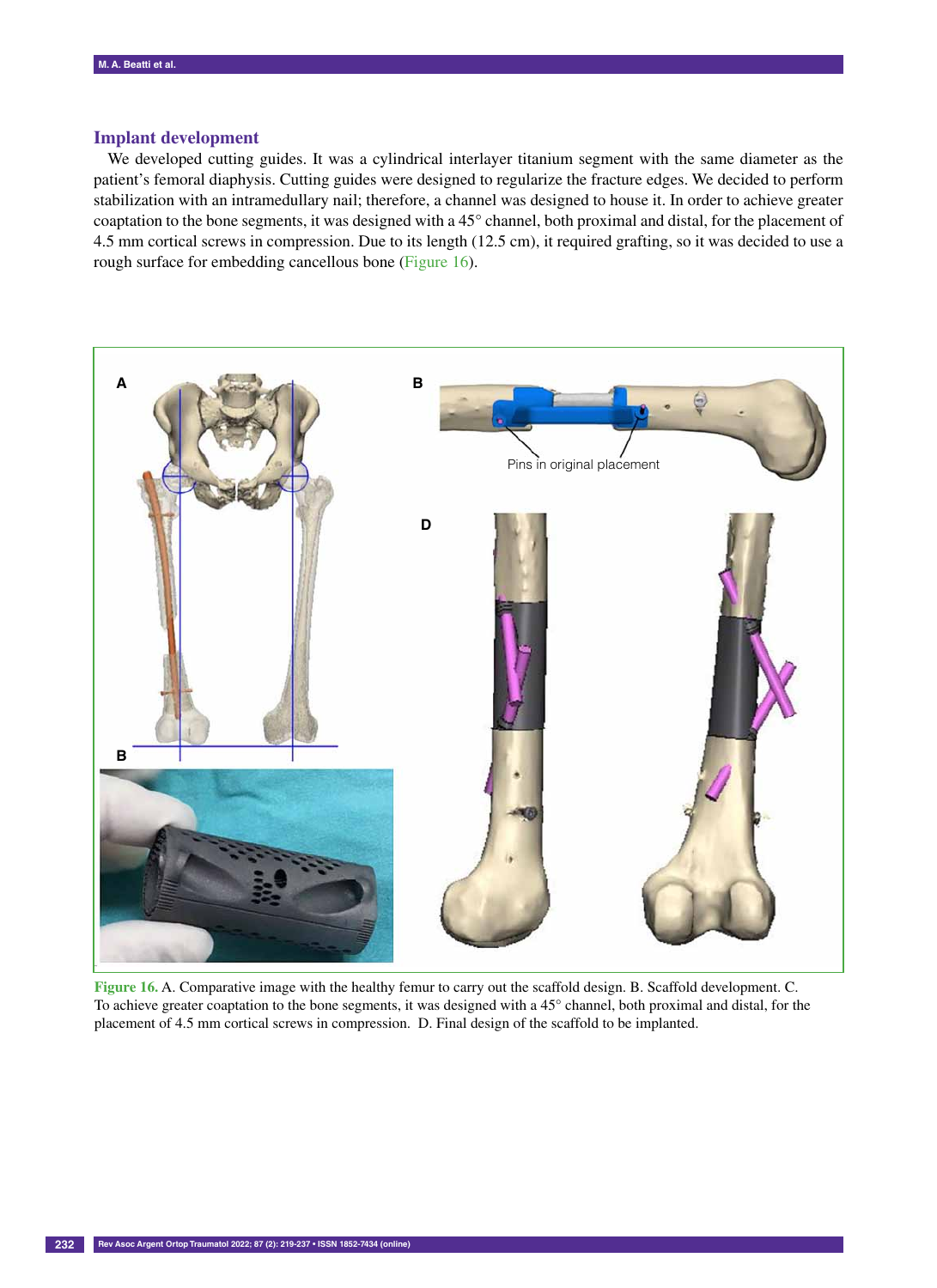A 24-year-old man was referred to our hospital 24 hours after a car accident. He had a multifragmentary open femoral shaft fracture, a fracture of the scapula, a fracture of the left  $5<sup>th</sup>$  metatarsal, and multiple excoriations. Upon admission, mechanical-surgical debridement and external fixation were performed. After 10 days, intramedullary nailing of the femur and osteosynthesis of the  $5<sup>th</sup>$  metatarsal were performed. He was discharged on the third day after surgery. After 10 days, he consulted again fo secretion from the wound and mechanicalsurgical debridement was performed again. It was decided to remove the devitalized bone fragments and place antibiotic beads. The patient began empirical treatment with vancomycin, meropenem, and rifampicin. At 48 h, debridement was carried out again and the beads were replaced. Methicillin-resistant *S. aureus* was isolated from culture and, based on the antibiogram, the treatment switched to cephalothin plus rifampin. Given the poor evolution, we proceeded to remove the nail and all the bone fragments, and place a spacer with cement and antibiotics, which eradicated the infection and provided clinical improvement. After 20 days, he was discharged to complete 90 days of outpatient antibiotic treatment. The interlayer scaffolding design began. Once the antibiotic treatment was finished, a puncture was performed with a negative result and skeletal reconstruction was carried out after 10 days.

## *Implant development*

We developed cutting guides. It was a cylindrical interlayer titanium segment with the same diameter as the patient's femoral diaphysis. We chose stabilization with an intramedullary nail; therefore, a channel was designed to house it. In order to achieve greater coaptation to the bone segments, it was designed with a 45° channel, both proximal and distal, for the placement of 4.5 mm compression cortical screws. Due to its length (13.5 cm), graft placement was required, so it was decided to use a rough surface for embedding cancellous bone (Figure 17).



**Figure 17.** Development of the cutting guide that also contemplates the necessary rotation correction. In order to achieve it, the previous marks that indicate where the pins should be placed are observed and then they must be aligned in the same plane to achieve the axis correction.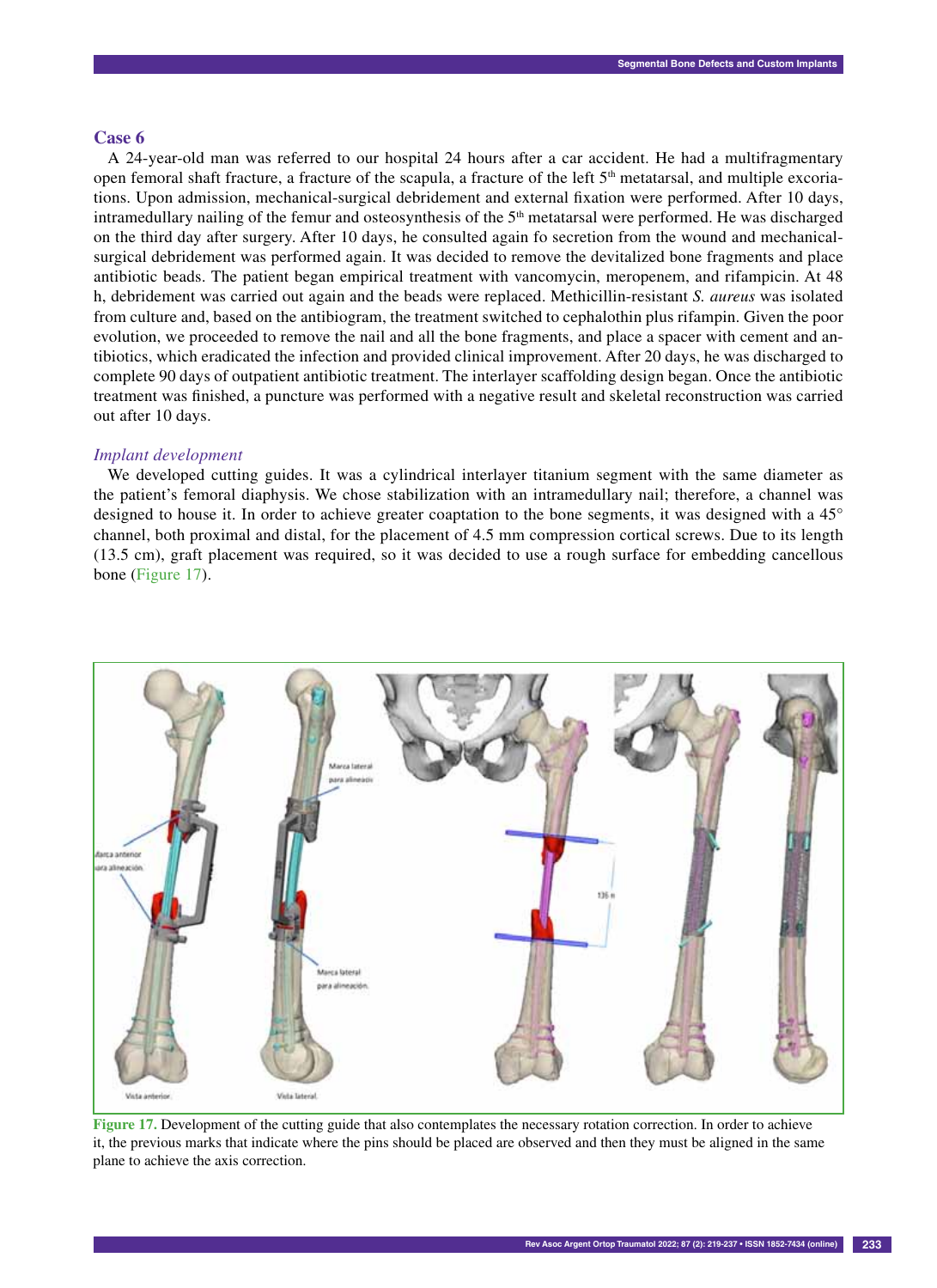## *Reconstruction*

Once infection was ruled out by taking samples and puncture biopsy for culture and pathological anatomy, reconstruction surgery was scheduled.

### *Surgical technique*

*Preoperative period:* We carry out a workshop preoperative planning with biomodelling of the anatomical segments to be treated and of the definitive implant developed in full-scale plastic. The surgical technique to be executed is reproduced with the entire surgical team, and the resections are practiced according to each caseIntraoperative period: The decision on the appropriate time to perform the reintervention is based on the infectious disease discharge of each patient, it is not possible to determine a fixed time. The antibiotic spacer/beads placed in the previous stage are removed according to bacterial isolation, adapting the approach according to the anatomical region, the need to extend it, and the possibility of using previous surgical incisions. Due to what has already been stated, the times usually exceed the ideal ones to make full use of the advantages of the induced membrane described by Masquelet. The opening of the membrane must be done in the axis of the limb in a meticulous way in order to preserve it. The correct preparation for the placement of the implant, by means of fibrosis exeresis and osteotomies for the regulation of fracture edges as necessary, is fundamental. The use of a femoral distractor or manual traction will be decided, as necessary.

The implant is placed in the place of the defect and the distractor traction is removed, leaving the cylinder as an interlayer, controlling the axis, rotation, and length of the limb and corroborating under fluoroscopy. Stabilization is performed according to the design (intramedullary nailing or regional plates). The maximum limit of effective osteoinduction of titanium is considered to be 8 cm in length. When longer implants are required to treat the defect, grafting becomes necessary. If the graft obtained by traditional means is not sufficient, special systems can be used, such as the RIA system (Synthes). In Case 3, it was used to harvest the intracanal graft from the contralateral femur and prepare the implant by seeding it.

# **Results**

The postoperative protocol consisted of physical kinesiotherapy rehabilitation seven days after the definitive surgery, which included joint mobility, magnetotherapy, and ultrasound.

This technique was used in five men and one woman (mean age 30 years, range 19-54). The median follow-up was 24 months (range 12-36).

All fractures were type C according to the Solomin and Slongo classification.<sup>16</sup>

In the immediate postoperative period, axis, length, and sufficient mechanical stability to initiate partial weight bearing were restored. Full weight-bearing according to the patient's conditions (pain, muscular strength) demanded an average of 25 to 30 days.

At 45 or 50 days, all patients were in rehabilitation and fully weight-bearing without using a cane or crutches.

At 60 days, we observed radiographic signs of incipient integration without signs of loosening. The patients had no pain or claudication.

At 90 days, they returned to their usual daily activities; the average score on the visual analog scale was 1.16.

After 120 days, all of them had range of motion in the physiological range of the joint adjacent to the operated limb, except for the patient in Case 3, due to joint stiffness secondary to a patella fracture.

At 150 days, complete bone incorporation was confirmed by computed tomography in all patients. Likewise, in simple radiographs, the bone 'engulfment' of the implant was observed, which was considered secondary to the inducing quality and the partial calcification of the membrane.

All patients resumed their previous activities in an average of 227 days. None presented shortening, angulation, or rotation of the affected limb.

Complications in the immediate postoperative period comprised a serous secretion from the wound (Cases 3 and 4). In both cases, exploration and surgical debridement with sample taking were carried out, the cultures of which were negative. This secretion occurred in patients who received a greater amount of cancellous bone graft.

There were no cases of infectious reactivation, intolerance to the material, or signs of loosening or fatigue requiring removal.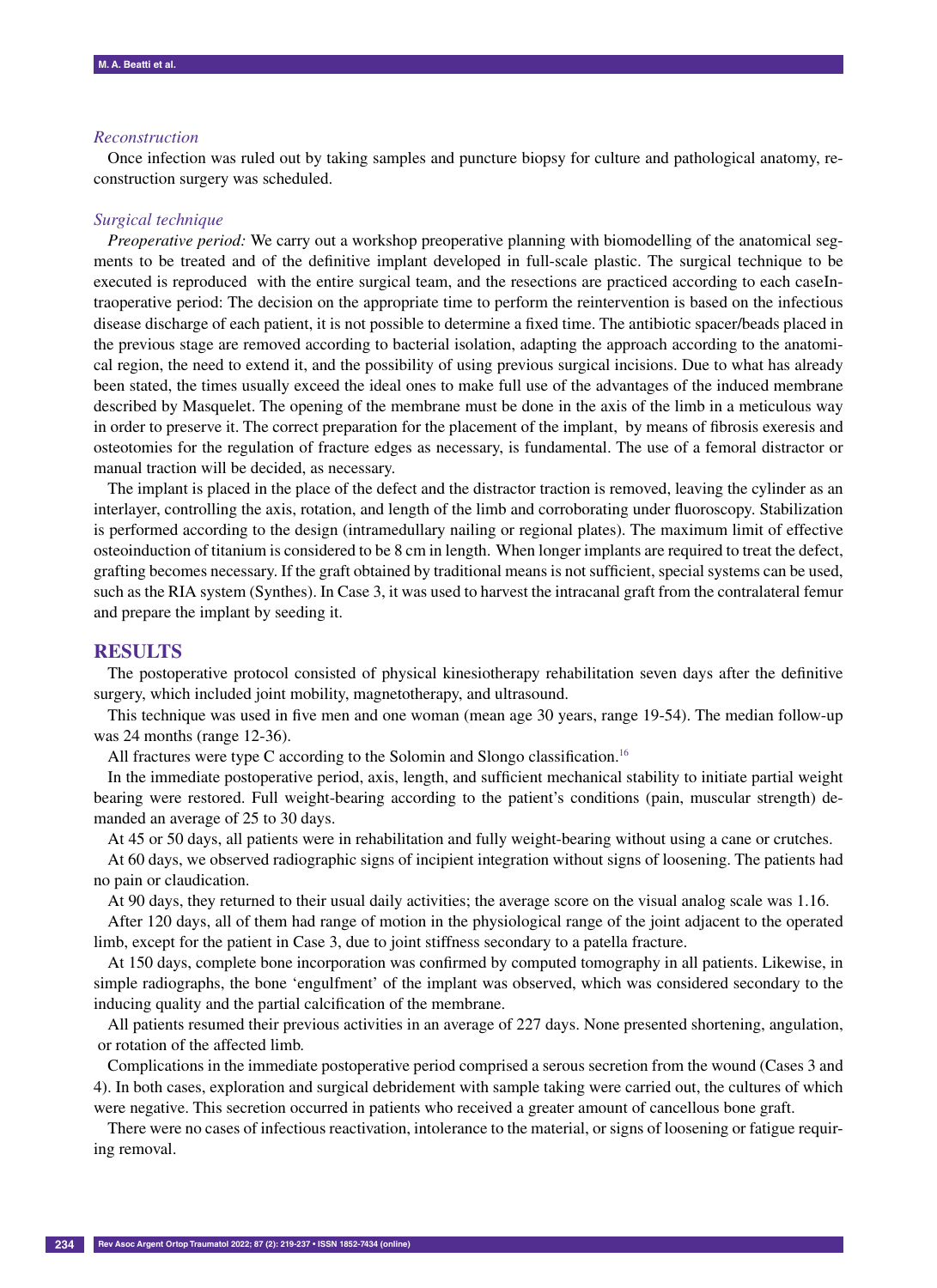Two patients had an associated comminuted patella fracture. One (Case 5) has painless range of motion in the physiological range (extension 180º, flexion 95º), the other has full extension with limitation in flexion of 40º that limits him in his activities of daily living, but he preferred not to undergo another intervention.

# **Discussion**

In 2005, Attias et al. described the use of cylindrical metal mesh cages for the reconstruction of segmental bone defects in the humerus, with excellent outcomes.<sup>17</sup>

In 2011, Sewell et al. presented a retrospective study between 1998 and 2008 of 19 patients with a diaphyseal tibial tumor who had undergone oncological resection of the tumor and skeletal reconstruction with a titanium endoprosthesis. These were two-part implants that were joined with screws during surgery and contained stems at their ends that were fixed with cement and osteosynthesis plates if they were  $>4$  cm long.<sup>18</sup>

In 2012, Van der Stok et al. described the use of trabecular titanium implants in rats and discussed the best structure and pore sizes.<sup>19</sup>

In 2015, Wieding et al. analyzed the advantages over other treatments in sheep.<sup>20</sup>

We used the benefits provided by the induced membrane by promoting groups of

vascular and ontogenetic inducing factors, and we added a trabecular titanium scaffolding that gave us the mechanical resistance that the graft alone cannot provide.

In 1991, Perren argued that the ideal metal should have good biocompatibility, optimal adhesion to reduce capsule formation and physical irritation of tissues, contain no allergenic components, and have a minimal rate of corrosion. The intrinsic characteristics of titanium to promote osteoinduction, osteoconduction, and osseointegration,<sup>12</sup> as well as its mechanical strength,<sup>11</sup> its minimal corrosive rate, and its resistance to infection<sup>19,20</sup> make it the material of choice.

Titanium implants are biologically superior, their good results in infected patients are clinically proven. Unlike surgical stainless steel, tissue adherence to titanium due to its biocompatibility and surface structure prevents the formation of dead space and biofilms<sup>15</sup> that promote harmful bacterial propagation.<sup>14</sup>

The choice to develop the implants in Ti-6Al-4V alloy was made respecting Perren's concepts. The 1-4 mm pore used is considered optimal to promote osteoconduction, osteoinduction, and osseointegration, so bone grafting is only necessary when the implant measures  $>8$  cm.<sup>13</sup>

The properties of titanium in resistance to infection are evident, which allows its use in a previously infected segment.<sup>14,15</sup>

The recovery of the entire length of the defect in one stage, added to the biomechanical stability to tolerate early weight-bearing, has a positive effect on the reduction of rehabilitation times, with excellent functional outcomes. We observed a clear shortening of rehabilitation times compared to conventional techniques, such as grafting, Masquelet, and bone transport. In the different literature reports on the Masquelet technique, partial weight-bearing began between the 4<sup>th</sup> and 5<sup>th</sup> months and full weight-bearing, only after 6-8 months. The length of hospitalization is notably shorter when compared to elongation using tutors or another method. $5-7$ 

The use of the induced membrane concept and its advantages for callus formation is reflected in the presence of calcification encompassing the implant. Although we know that, around the third week, when the biological conditions are ideal for graft seeding and the highest levels of growth factors and adult stem cells (stem cells) are recorded in the membrane,<sup>4,5</sup> we are sometimes forced to exceed these times due to reasons related to infectious diseases.

The weaknesses of this study are its non-comparative retrospective design between different techniques for the treatment of segmental bone defects and the small size of the sample. Its strengths are the contribution of a new therapeutic option, the promising postoperative outcomes, and the low rate of complications.

# **Conclusions**

We proposed a rare treatment option in our field, which provided sufficient biomechanical stability to tolerate early weight-bearing and recovered the full length of the defect in a single stage, with excellent functional outcomes. These results are considered advantages over the usual therapeutic options, such as bone transport or the induced membrane technique.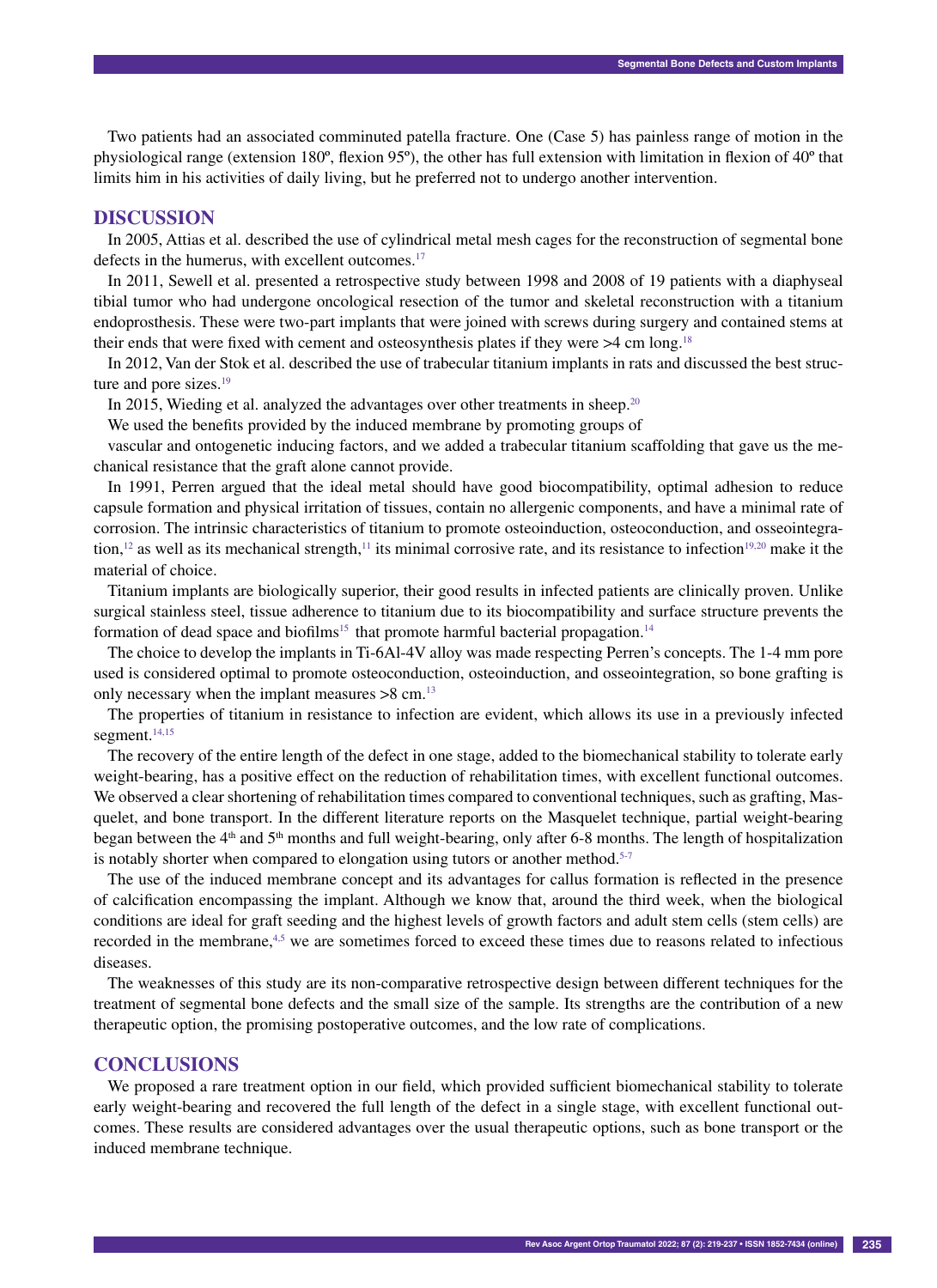The cost of the implant and its development does not imply a higher expense than other therapeutic alternatives, since it shortens treatment and length of hospitalization and rehabilitation, especially in active working patients. This statement is currently under study.

Although this technique is promising to treat this type of injury, we understand that the number of cases to date is still scarce, but that it has a high potential for development. One difficulty is the long and detailed planning, as well as a demanding execution for the surgeon. It is necessary to have a greater number of cases and a control time to be able to define if this could be a method of choice for large bone defects.

# **Final comment**

A history of infection is not a contraindication to perform this type of treatment.

It is considered a highly demanding technique not only because of the surgical level, but also because of the development of the implant. The development of the interlayer implant requires extensive experience, knowledge, and permanent study of human biomechanics, and it is not only carried out by the medical team, but also by bioengineers and designers.

Conflict of interest: The authors declare no conflicts of interest.

C. M. Zublin Guerra ORCID ID: https://orcid.org/0000-0002-7333-8219 D. M. Guichet ORCID ID: https://orcid.org/0000-0003-4259-0179

T. S. Pellecchia ORCID ID: https://orcid.org/0000-0002-6070-9690

# **References**

––––––––––––––––––

- 1. Fillingham Y, Jacobs J. Bone grafts and their substitutes. *Bone Joint J* 2016; 98-B(1 Suppl A):6-9. https://doi.org/10.1302/0311-620x.98b-.36350
- 2. Solomon LB, Callary SA, Boopalan PRJVC, Chakrabarty A, Costi JL, Howie DW. Impaction bone grafting of segmental bone defects in femoral non-unions. *Acta Orthop Belg* 2013;79:64-70. PMID: 23547518
- 3. Keating J. The management of fractures with bone loss. *J Bone Joint Surg Br* 2005;87(2):142-50. https://doi.org/ 10.1302/0301-620x.87b2.15874
- 4. Masquelet A, Fitoussi F, Begue T, Muller G. Reconstruction of the long bones by induced membrane and spongy autograft. *Ann Chir Plast Esthet* 2000;45:346-53. PMID: 10929461
- 5. Pelissier P, Masquelet A, Bareille R, Pelissier S, Amedee J. Induced membranes secrete growth factors including vascular and osteoinductive factors and could stimulate bone regeneration. *J Orthop Res* 2004;22(1):73-9. https://doi.org/10.1016/S0736-0266(03)00165-7
- 6. Masquelet A, Begue T. The concept of induced membrane for reconstruction of long bone defects. *Orthop Clin North Am* 2010;41(1):27-37. https://doi.org/10.1016/j.ocl-2009.07.011
- 7. Giannoudis P, Faour O, Goff T, Kanakaris N, Dimitriou R. Masquelet technique for the treatment of bone defects: Tips-tricks and future directions. *Injury* 2011;42(6):591-8. https://doi.org/10.1016/j.injury.2011.03.036
- 8. Pelissier P, Martin D, Baudet J, Lepreux S, Masquelet A. Behaviour of cancellous bone graft placed in induced membranes. *Br J Plast Surg* 2002;55(7):596-8. https://doi.org/10.1054/bjps.2002.3936
- 9. Obert L, Giannoudis P, Masquelet A, Stafford P. International perspectives on the Masquelet technique for the treatment of segmental defects in bone. Lecture presented at; 2016; Orlando, Florida.
- 10. Wang Y, Shen Y, Wang Z, Yang J, Liu N, Huang W. Development of highly porous titanium scaffolds by selective laser melting. *Mat Lett* 2010;64(6):674-6. https://doi.org/10.1016/j.matlet.2009.12.035
- 11. Alvarez K, Nakajima H. Metallic scaffolds for bone regeneration. *Materials* 2009;2(3):790-832. https://doi.org/10.3390/ma2030790